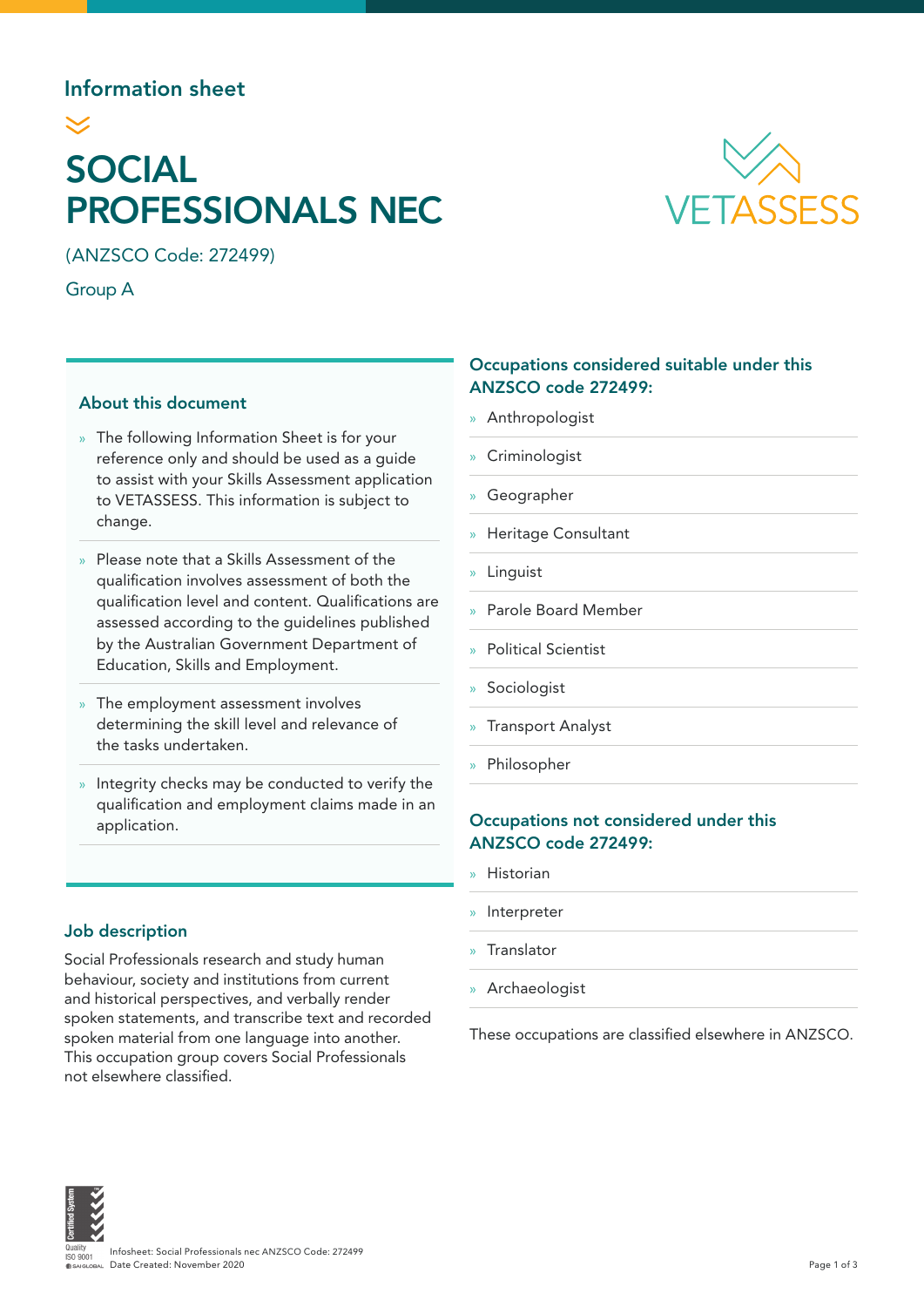## Not Elsewhere Classified (nec)

Some occupations assessed by VETASSESS are listed as 'nec' which means 'not elsewhere classified'. If nominating one of these occupations, you must ensure that your qualifications and employment are highly relevant to one of the occupation titles given in the ANZSCO description for the particular occupation. Other specific occupation titles which cannot be found elsewhere in ANZSCO will be considered on a case-by-case basis as long as they are relevant to the 'nec' codes. In order to be assessed against an 'nec' code, your occupation would generally be described as non-classified, yet specialised or related to its ANZSCO Unit Group description.

Your employment in these nominated occupations should not better match another ANZSCO code (whether assessed by VETASSESS or not). When considering whether to nominate an 'nec' occupation, you should consider the sub major group description and determine whether your skills best fit this category.

VETASSESS conducts a case-by-case assessment to determine whether the employment can be considered highly relevant to the classification. If an applicant's employment is highly relevant to another ANZSCO occupation, the same period of employment cannot be assessed suitably against an 'nec' classification, regardless of whether the occupation is available for migration purposes or not.

Qualification and employment criteria

Specialisations within the Social Professionals nec classification include (but are not limited to): Anthropologist, Criminologist, Geographer, Heritage Consultant, Linguist, Parole Board Member, Political Scientist, Sociologist, Transport Analyst, and Philosopher.

Applicants should provide a cover letter that justifies the rationale for choosing an 'nec' category.

# Social Professionals nec is a VETASSESS Group A occupation.

This occupation requires a qualification assessed as comparable to the educational level of an Australian Qualifications Framework (AQF) Bachelor degree or higher, in a field highly relevant to the nominated occupation.

Applicants must also have at least one year of highly relevant, post-qualification employment, at an appropriate skill level completed in the last five years.

A positive assessment of both qualifications and employment is required for a positive Skills Assessment outcome.

Please refer to the diagram below for the assessment criteria.



- Additional qualifications in a highly relevant field of study include those comparable to the following levels: AQF Diploma
- AQF Advanced Diploma
- AQF Associate Degree or
- AQF Graduate Diploma

### \*\* Highly relevant paid employment duration (20 hours or more per week):

one year of post-qualification paid employment (20 hours or more per week) highly relevant to the nominated occupation, at an appropriate skill level in the last five years before the date of application for a Skills Assessment.